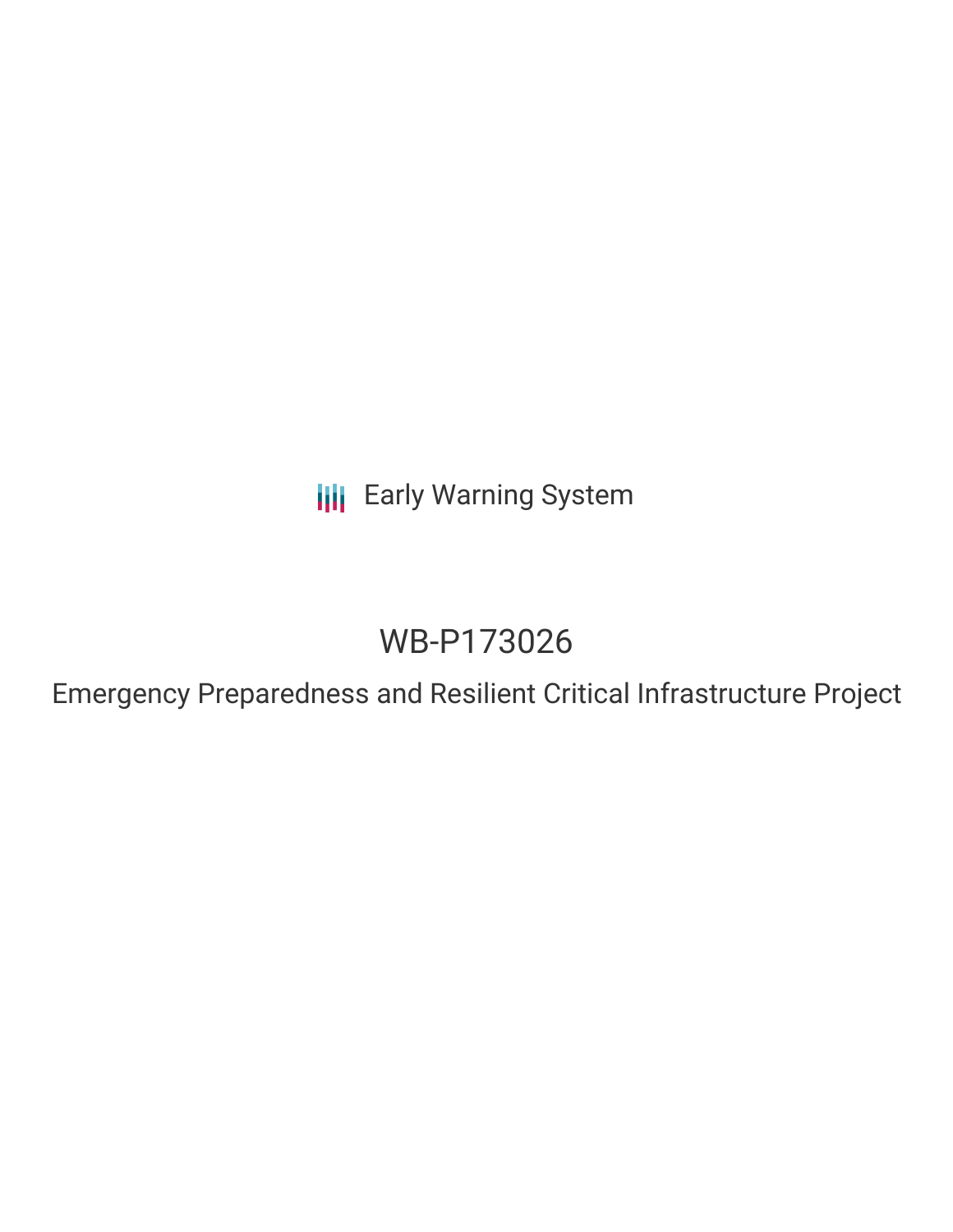

## Early Warning System Emergency Preparedness and Resilient Critical Infrastructure Project

### **Quick Facts**

| <b>Countries</b>               | Georgia         |
|--------------------------------|-----------------|
| <b>Financial Institutions</b>  | World Bank (WB) |
| <b>Status</b>                  | Pipeline        |
| <b>Bank Risk Rating</b>        | U               |
| <b>Borrower</b>                | Not disclosed   |
| <b>Sectors</b>                 | Infrastructure  |
| <b>Investment Amount (USD)</b> | \$50.00 million |
| <b>Project Cost (USD)</b>      | \$50.00 million |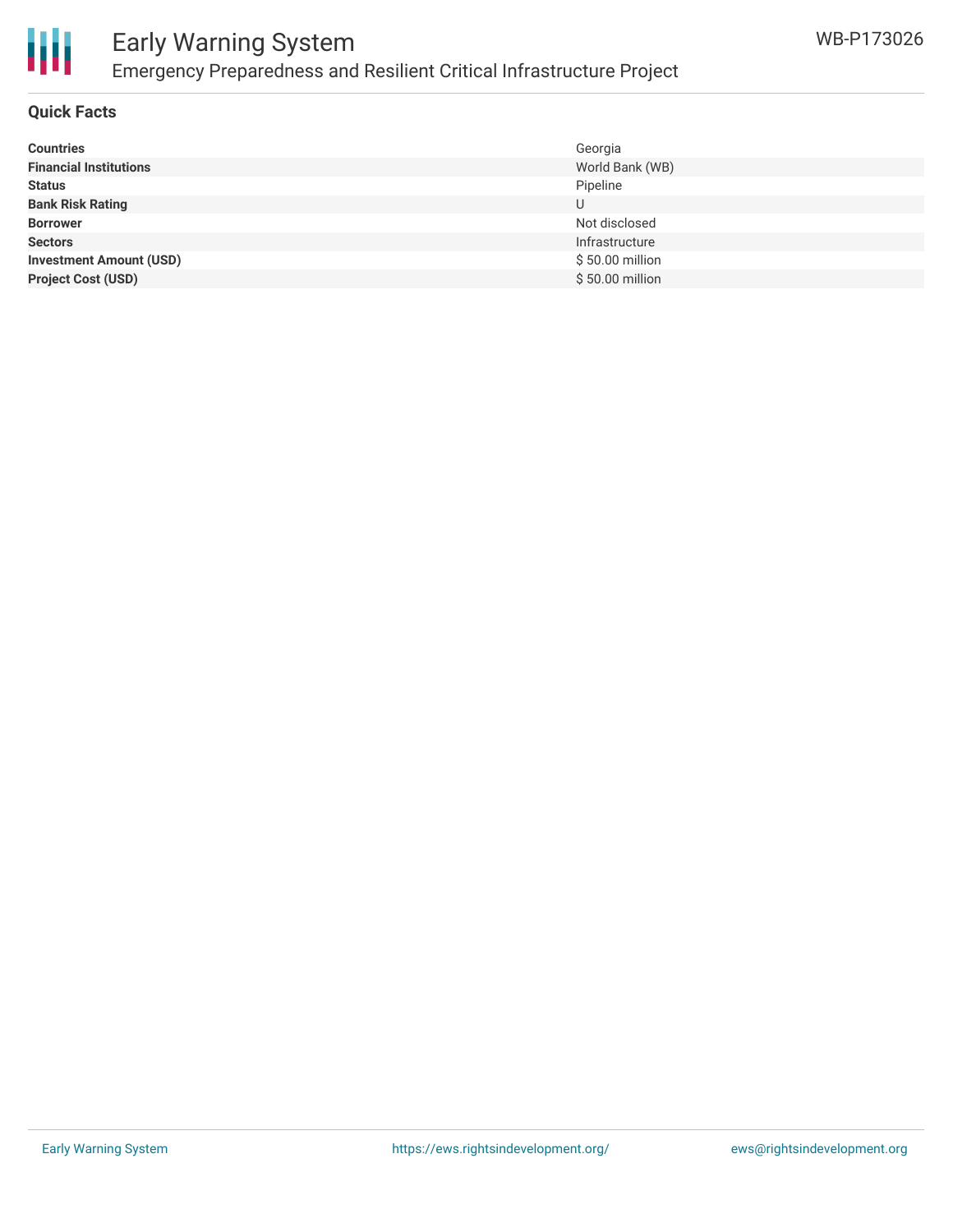

### **Project Description**

According to the Bank's website, the project provides funding to strengthen emergency preparedness and resilience of critical infrastructure in Georgia.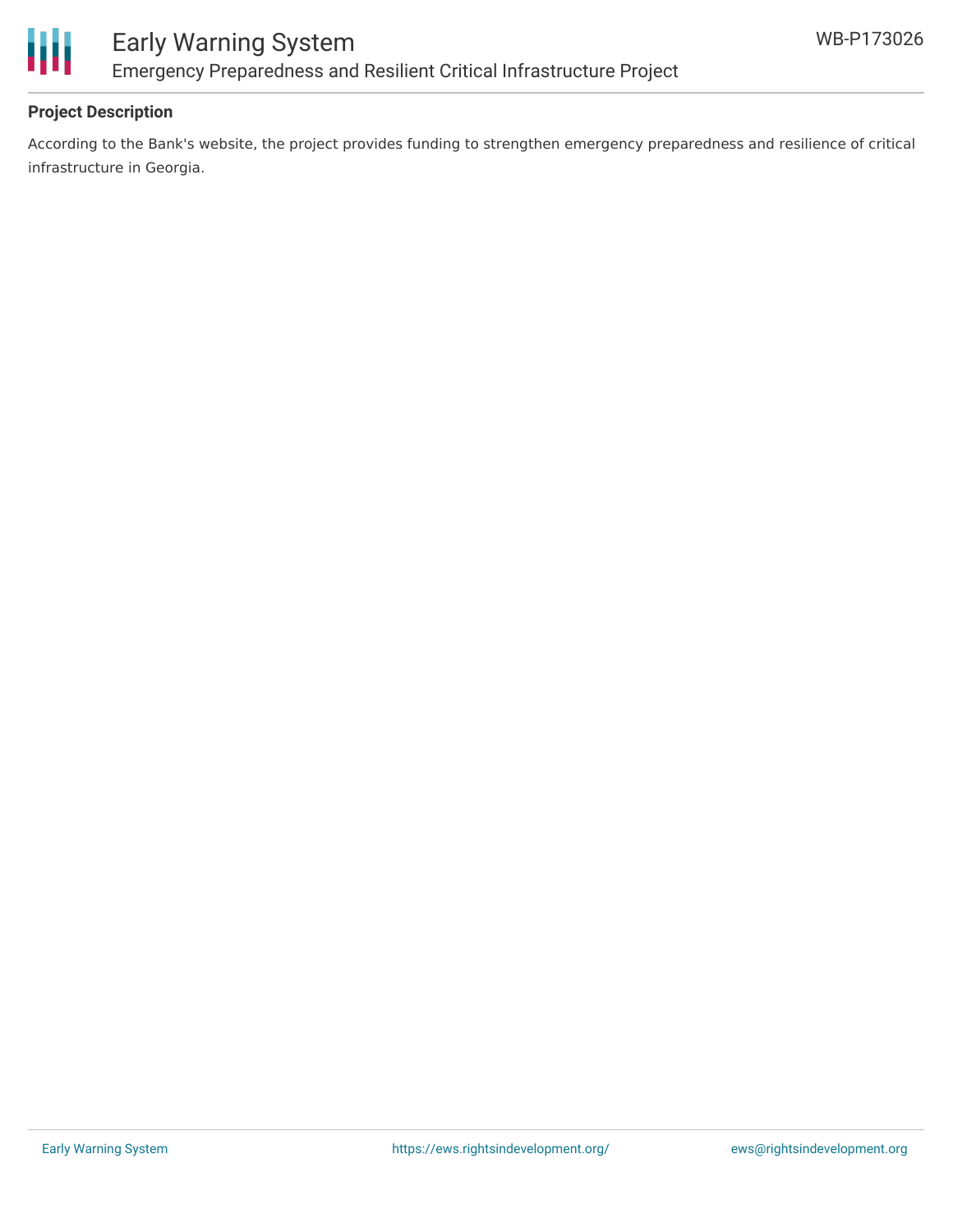

# Early Warning System Emergency Preparedness and Resilient Critical Infrastructure Project

### **Investment Description**

World Bank (WB)